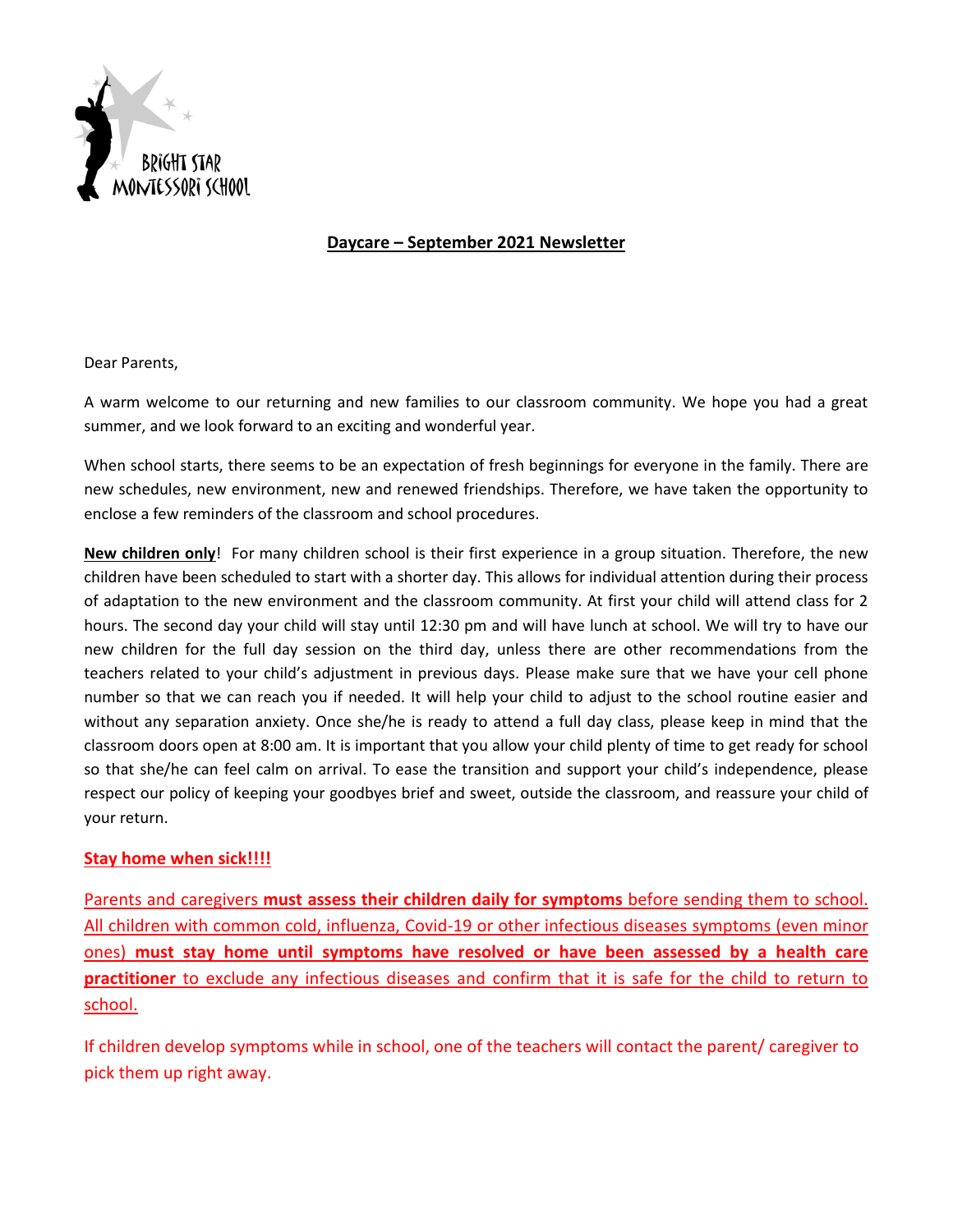## **Please send all of the below items (school clothing, emergency kit and for nap time) with your child on the first day.**

**School clothing** Children should wear comfortable and appropriate clothing. To foster independence please make sure that the clothes and shoes are easy to manage by herself/himself. Please put your child's name on all items of clothing to avoid confusion.

Your child's bag, which remains in the classroom, should contain:

- $\checkmark$  Spare pair of pants
- ✓ Spare pair of socks
- $\checkmark$  Spare pair of underwear
- ✓ Long short sleeved shirt or t-shirt
- $\checkmark$  Hard soled shoes (clean pair of shoes/runners/crocs style)
- ✓ Two plastic grocery bags labeled with your child's name

## **Emergency kit (new children only)**

Please provide on the child's first day of school the following items in addition to the Basic Student Emergency Kit provided by school (its price was included in the registration fee):

- 1. Label with child's name, address, and phone number as well as patents' work name, address, and phone number.
- 2. List inside with 1 emergency contact 100 km outside Vancouver

- 3 emergency contacts in Vancouver

- 3. Family picture
- 4. Tiny comfort toy
- 5. Band-aids small & large

**Nap time** Your child will need one fitted sheet for 48"x 22" (120cm X 55cm) and one blanket. These items should be labeled with your child's name. Beddings will be sent home at the end of each week to be washed and must be sent back on Mondays.

**Lunch and Water** must be sent to the school with your child every day. Please put your child's name on every item (snack or lunch containers, eating tools, water bottle). We encourage parents to provide a healthy and nutritious snack/lunch. Please avoid sending any sweets to school for lunch – no donuts, cakes, chips, candies, chocolates, etc. Our school will provide two snacks, in the morning and in the afternoon, consisting of fruits,